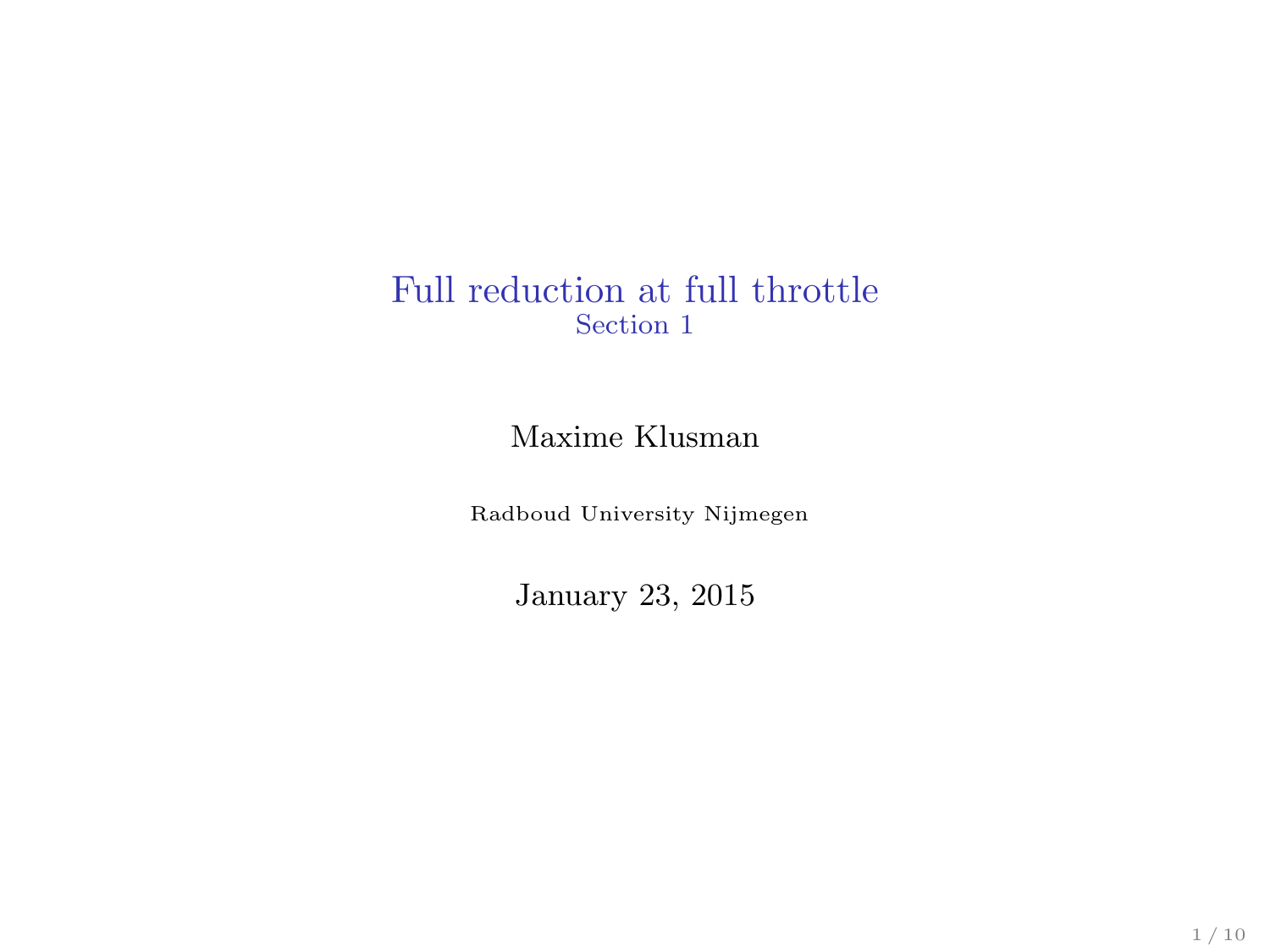## Recap

**Terms** 
$$
\ni
$$
 ::=  $x | t_1 t_2 | v$   
**Val**  $\ni$   $v ::= \lambda x.t | [\tilde{x} v_1 ... v_n]$ 

$$
(\lambda x.t) v \to t[x \leftarrow v] \tag{β_v}
$$

$$
[\tilde{x} \; v_1 ... v_n] \; v \to [\tilde{x} \; v_1 ... v_n \; v] \tag{betas}
$$

$$
\Gamma(t) \to \Gamma(t') \qquad \text{if } t \to t' \qquad \qquad \text{context}
$$

 $Γ ::= t[ ] | [ ]v$ 

$$
\mathcal{N}(t) = \mathcal{R}(\mathcal{V}(t))
$$
\n(1)

$$
\mathcal{R}(\lambda x.t) = \lambda y.\mathcal{N}((\lambda x.t) [\tilde{y}]) \quad \langle y \text{ fresh}\rangle \tag{2}
$$

$$
\mathcal{R}[\tilde{x} \ v_1...v_n] = x \ \mathcal{R}(v_1)... \mathcal{R}(v_n) \tag{3}
$$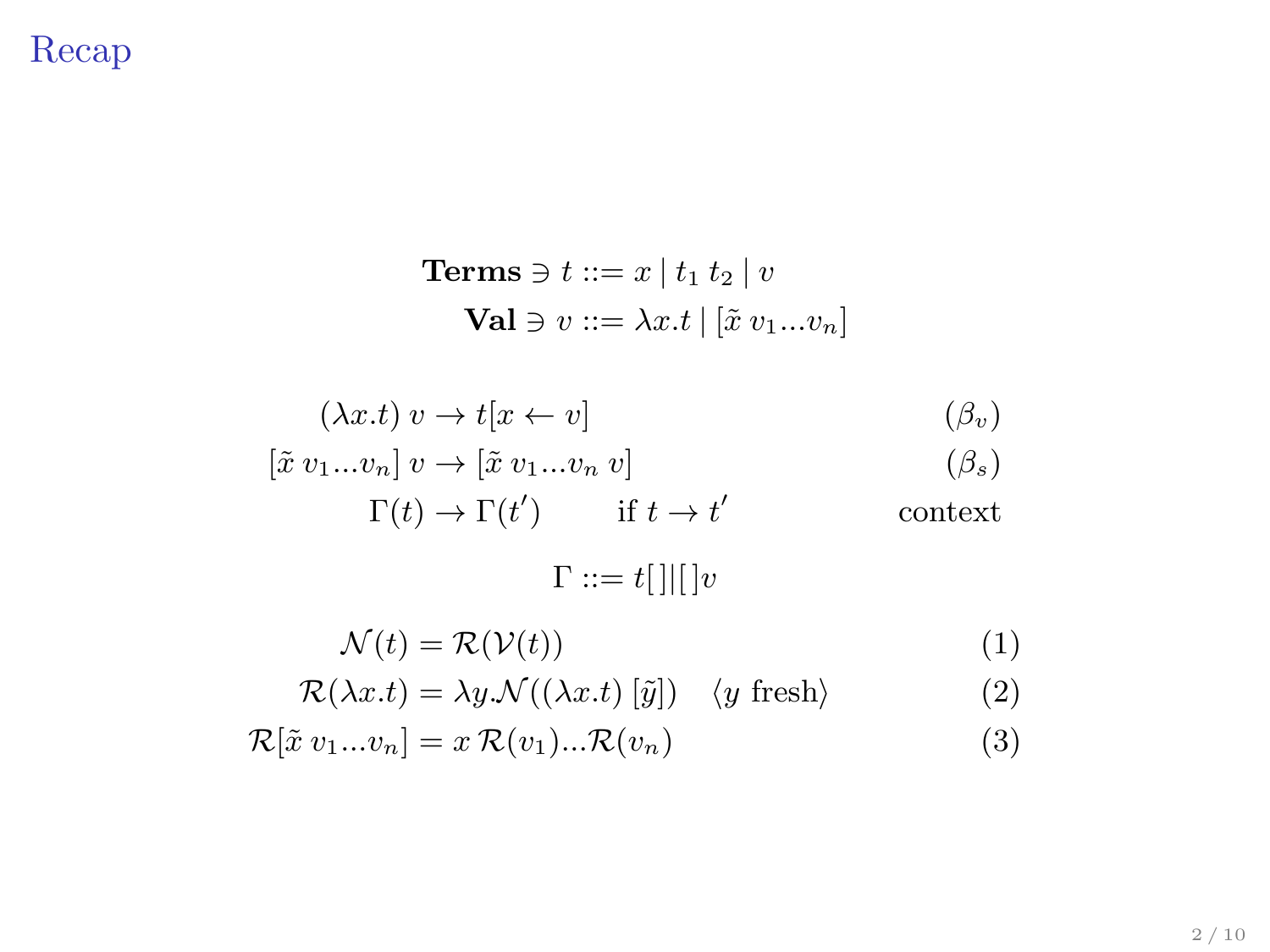#### Abstract setting

```
module type Values = sig
  type t
  val app : t \rightarrow t \rightarrow ttype atom =| Var of var
  type head =\int Lam of t \Rightarrow t
   | Accu o f atom ∗ t l i s t
  val head : t -> head
   val mkLam : (t -> t) -> t<br>val mkAccu : atom -> t
end
```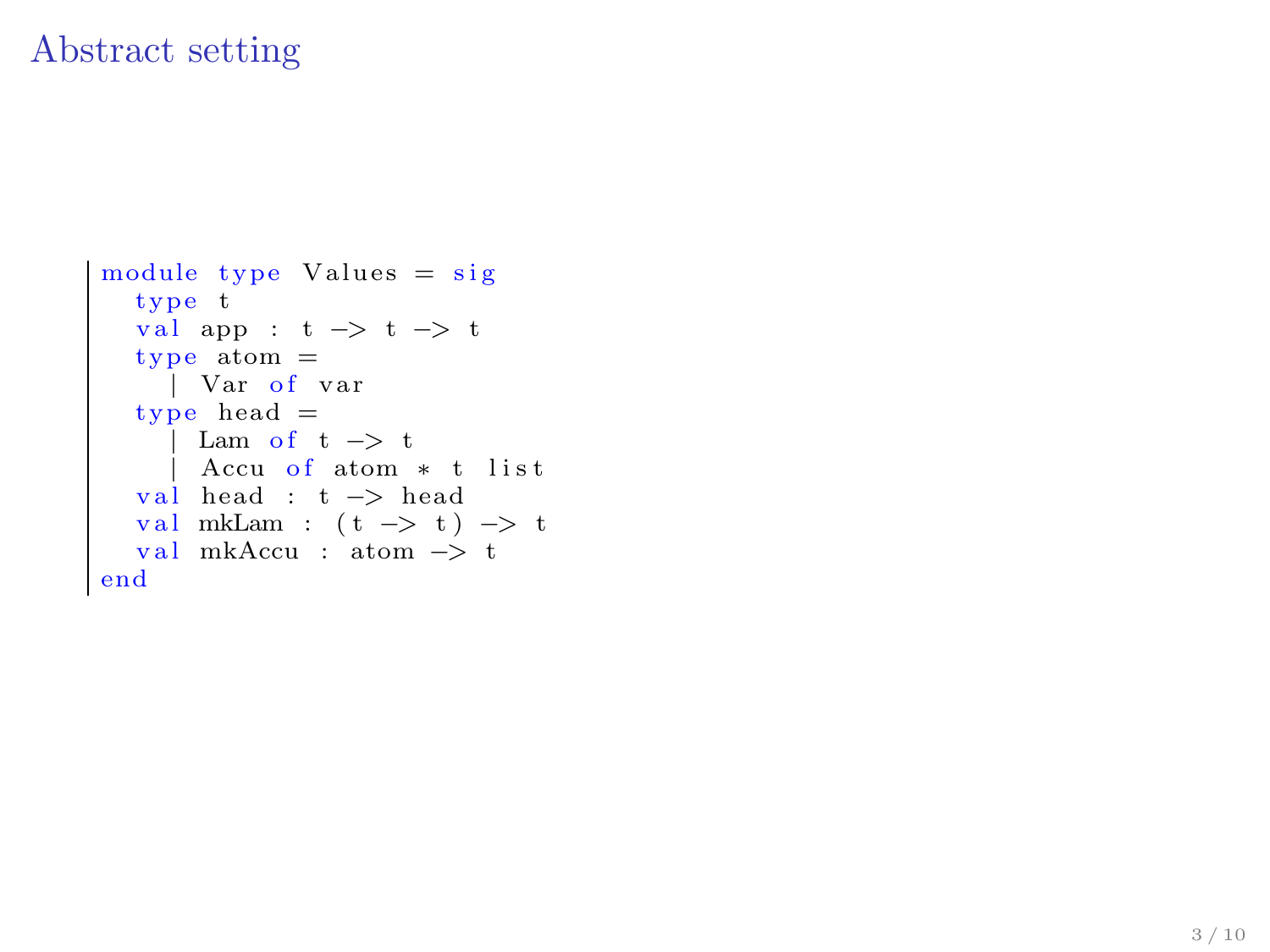## Compilation and normalization

$$
\ulcorner x \urcorner^B = \begin{cases} x & \text{if } x \in B \\ \text{mkAccu(Var } x) & \text{otherwise} \end{cases}
$$

$$
\ulcorner \lambda x . t \urcorner^B = \text{mkLam} (\text{fun } x \to \ulcorner t \urcorner^{B \cup \{x\}})
$$

$$
\ulcorner t_1 t_2 \urcorner^B = \text{app} \ulcorner t_1 \urcorner^{B} \ulcorner t_2 \urcorner^B
$$

$$
\mathcal{N}_{\Lambda} t = \mathcal{R}_{V} \rvert t^{-\emptyset}
$$

$$
\mathcal{R}_{V} v = \mathcal{R} \text{ (head } v)
$$

$$
\mathcal{R} \text{ (Lam } f) = \lambda y. \mathcal{R}_{V} \text{ (f(mkAccu(Var y))) (y fresh)}
$$

$$
\mathcal{R} \text{ (Accu}(a, [v_{n}; ...; v_{1}])) = (\mathcal{R}_{A} a)(\mathcal{R}_{V} v_{1})...( \mathcal{R}_{V} v_{n})
$$

$$
\mathcal{R}_{A} \text{ (Var } x) = x
$$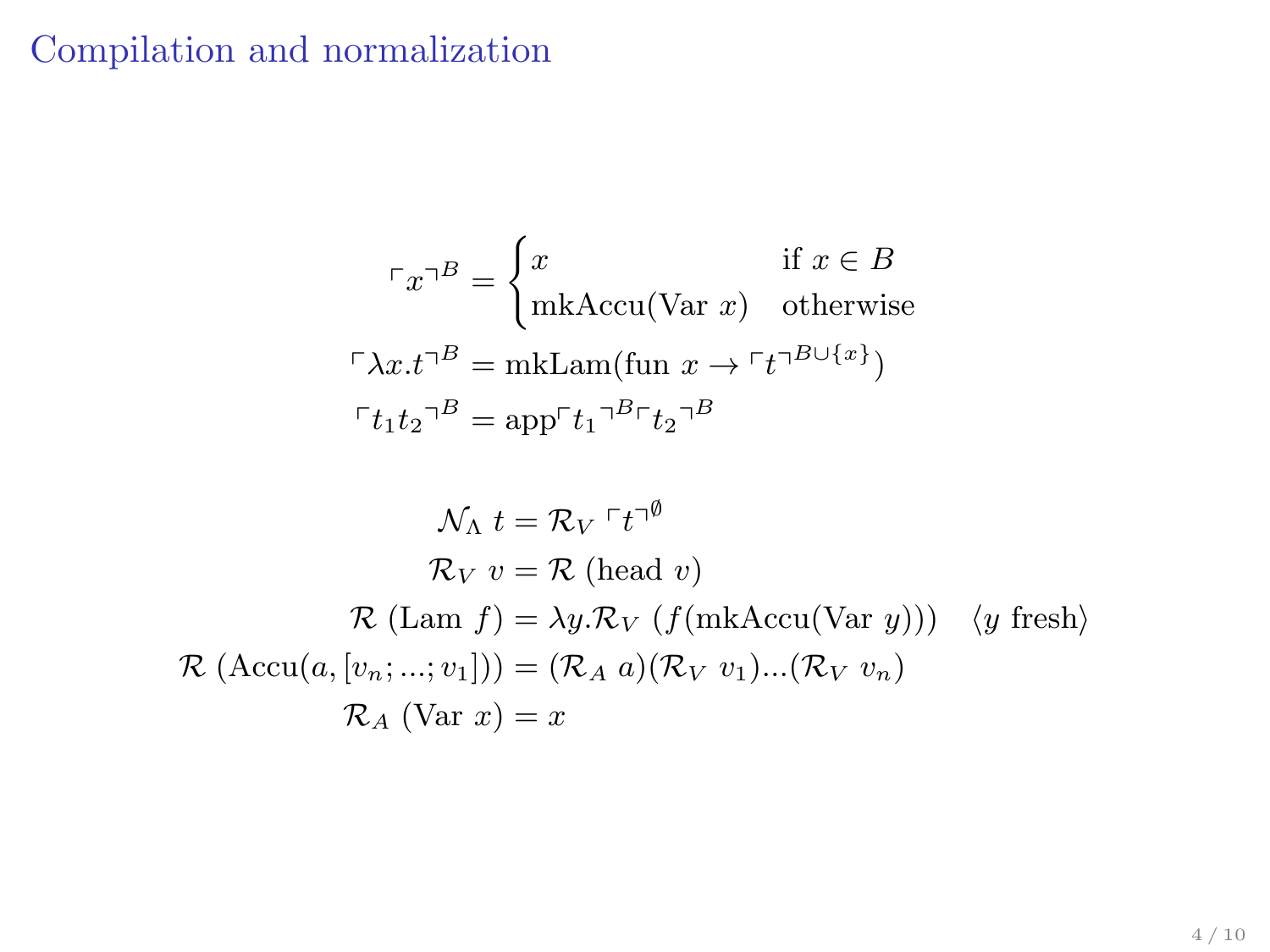### Tagged normalization

```
type t = head
   let app t v = match t with<br>
| Lam f -> f v<br>| Accu(a, args) -> (Accu(a, v::args))<br>let head v = v<br>let mkLam f = Lam f<br>let mkAccu a = Accu(a,[])
```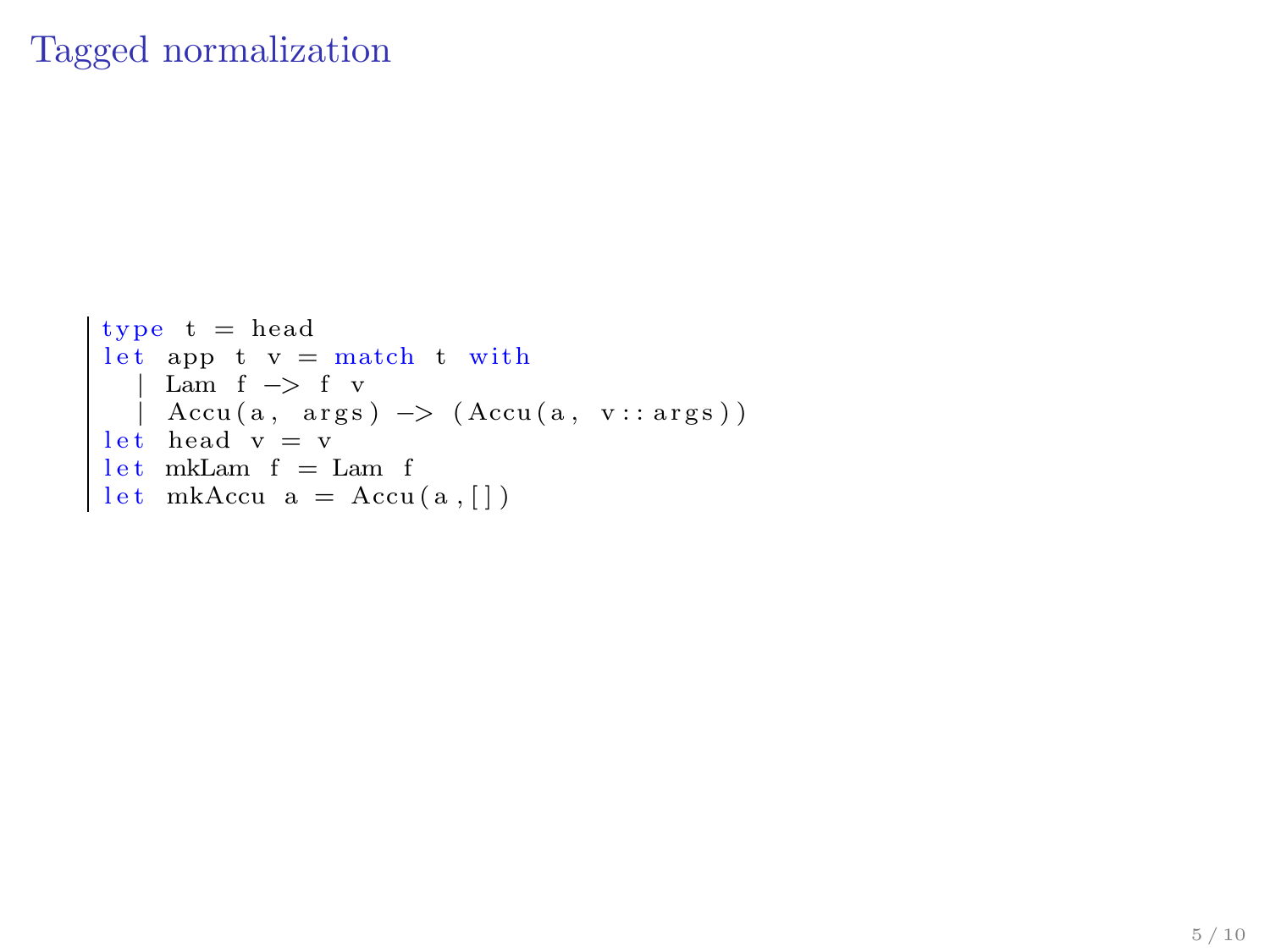# Example (tagged)

$$
\mathcal{N}_{\Lambda} t =_1 \mathcal{R}_{V} \rceil t^{-\emptyset}
$$
  
\n
$$
\mathcal{R}_{V} v =_2 \mathcal{R} \text{ (head } v)
$$
  
\n
$$
\mathcal{R} (\text{Lam } f) =_3 \lambda y. \mathcal{R}_{V} \text{ (f(mkAccu(Var y)))} \text{ (y fresh)}
$$
  
\n
$$
\mathcal{R} (\text{Accu}(a, [v_n; ...; v_1])) =_4 (\mathcal{R}_{A} a)(\mathcal{R}_{V} v_1)...(\mathcal{R}_{V} v_n)
$$
  
\n
$$
\mathcal{R}_{A} (\text{Var } x) =_5 x
$$

$$
\mathcal{N}_{\Lambda} t =_1 \mathcal{R}_{V} \Gamma t^{-\emptyset} = \mathcal{R}_{V}(\text{Lam } f_{1})
$$
  
\n
$$
=_2 \mathcal{R} (\text{head } (\text{Lam } f_{1})) = \mathcal{R} (\text{Lam } f_{1})
$$
  
\n
$$
=_3 \lambda y. \mathcal{R}_{V} (f_{1}(\text{mkAccu } (\text{Var } y))) = \lambda y. \mathcal{R}_{V} (\text{Lam } f_{2})
$$
  
\n
$$
(\text{=2}) =_3 \lambda y. \lambda z. \mathcal{R}_{V} (f_{2}(\text{mkAccu } (\text{Var } z))) = \lambda y. \lambda z. \mathcal{R}_{V} (\text{Accu } (\text{Var } y, v :: [\text{]))
$$
  
\n
$$
(\text{=2}) =_4 \lambda y. \lambda z. (\mathcal{R}_{A}(\text{Var } y)) (\mathcal{R}_{V} v) = \lambda y. \lambda z. (\mathcal{R}_{A}(\text{Var } y)) (\mathcal{R}_{V} \text{Accu}(\text{Var } z, [\text{]))
$$
  
\n
$$
=_5 \lambda y. \lambda z. y (\mathcal{R}_{A}(\text{Var } z))
$$
  
\n
$$
=_5 \lambda y. \lambda z. y z
$$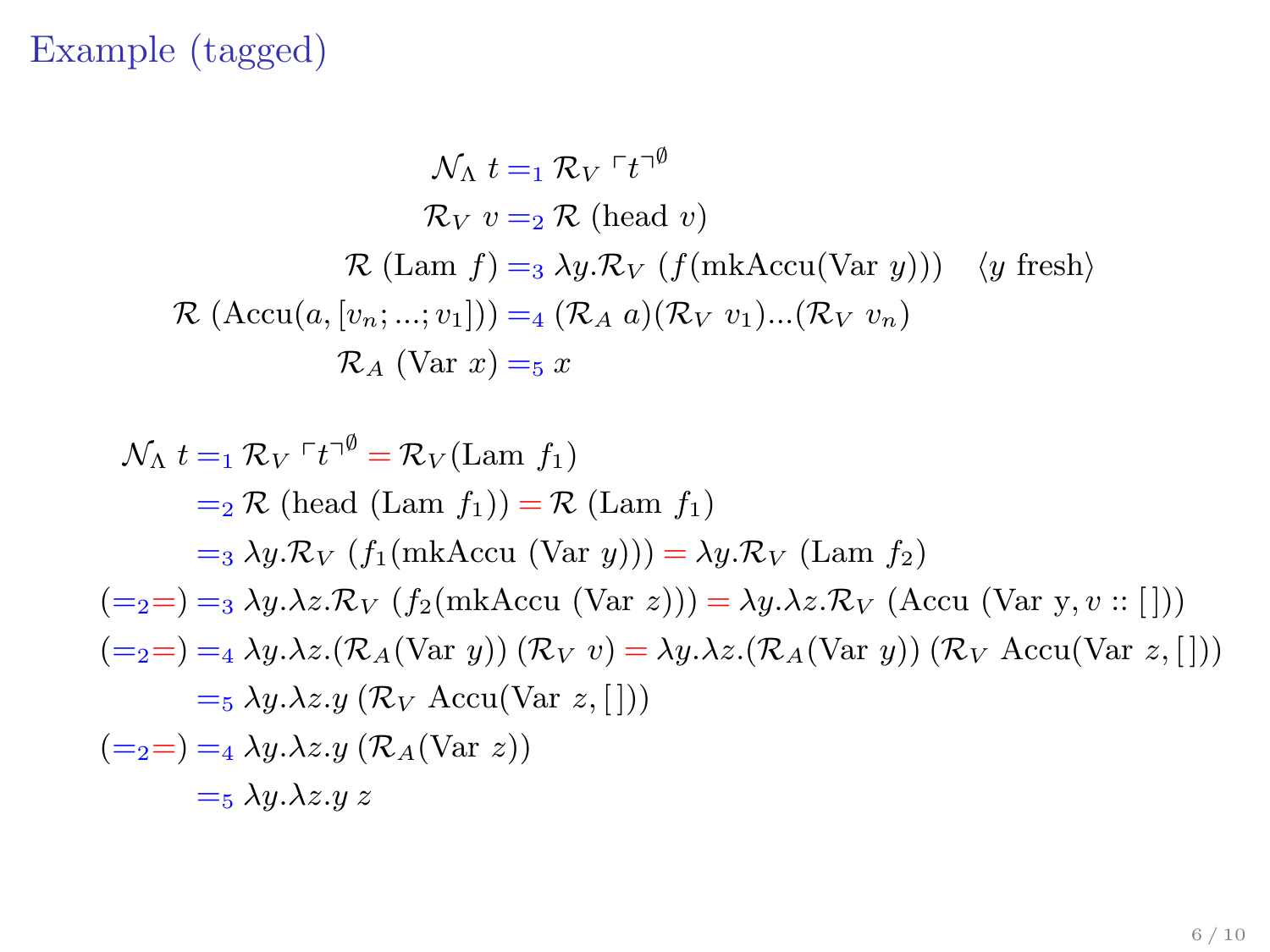### Tagless normalization: memory representation

#### Closures:



 $\overline{\mathbf{z}}$ 

let 
$$
g = \text{let } x = 4
$$
 and  $y = 3$  in  
fun  $x y z \rightarrow x + y + z$   
  
  
 $\downarrow$    
isize = 3 | ... | tar =/5 0 | ... | 4 | 3 |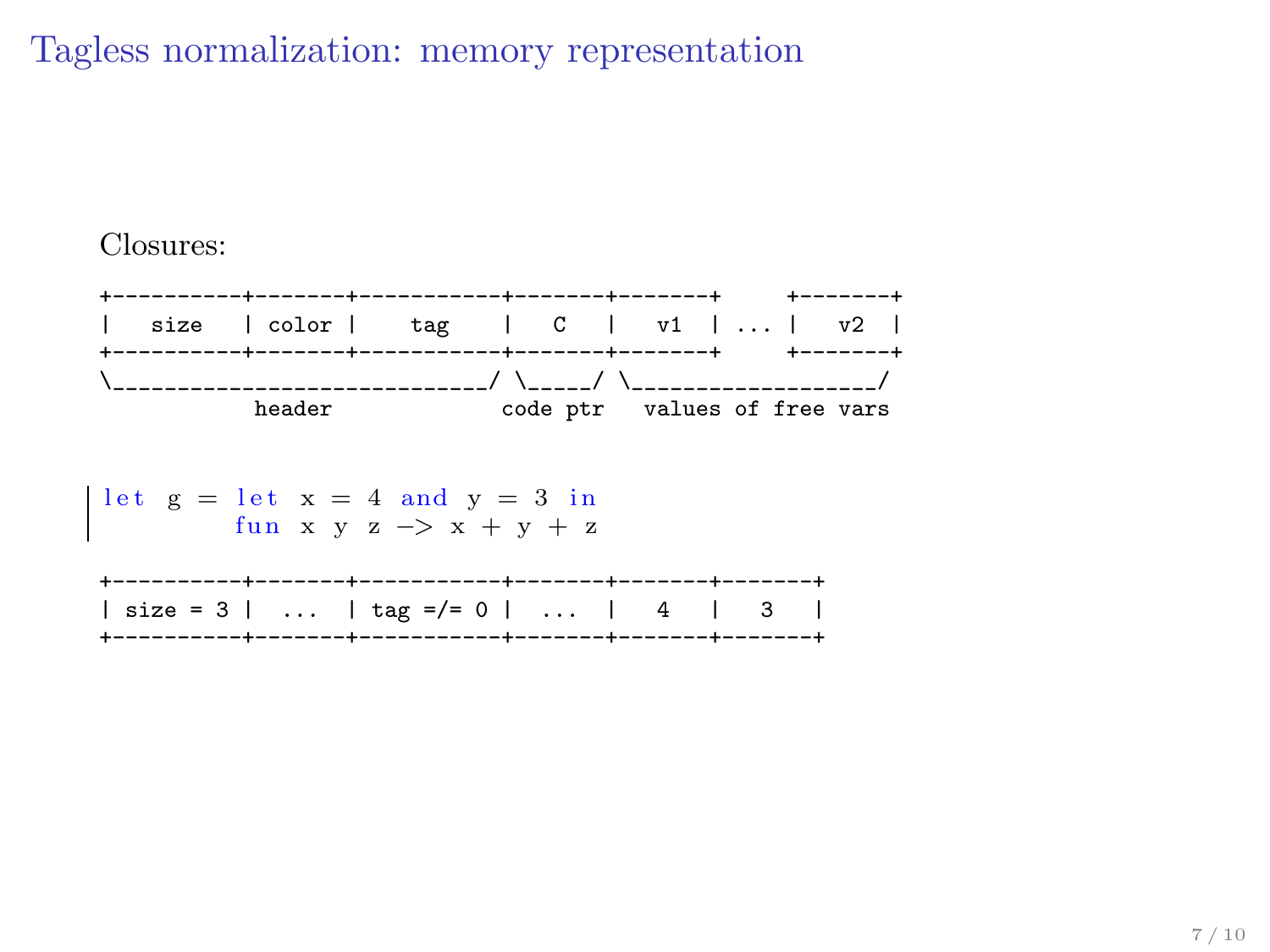### Tagless normalization

```
type t = t \Rightarrow tlet app f v = f v
let getAtom o = (Obj.\text{magic } (Obj.\text{field } o 3)): atom
let getArgs o = (Obj.magic (Obj.field o 4)): t list
let rec head (v:t) =
   let o = Obj!rep r v inif Obj. tag o = 0 then Accu (getAtoms o, getArgs o) else Lam v
\begin{vmatrix} 1 & \text{et} & \text{mkLam} & f = f \end{vmatrix}let rec accu atom args =let res = fun v -> accu atom (v::args) in<br>Obj.set_tag (Obj.repr res) 0; (res : t)<br>let mkAccu atom = accu atom []
```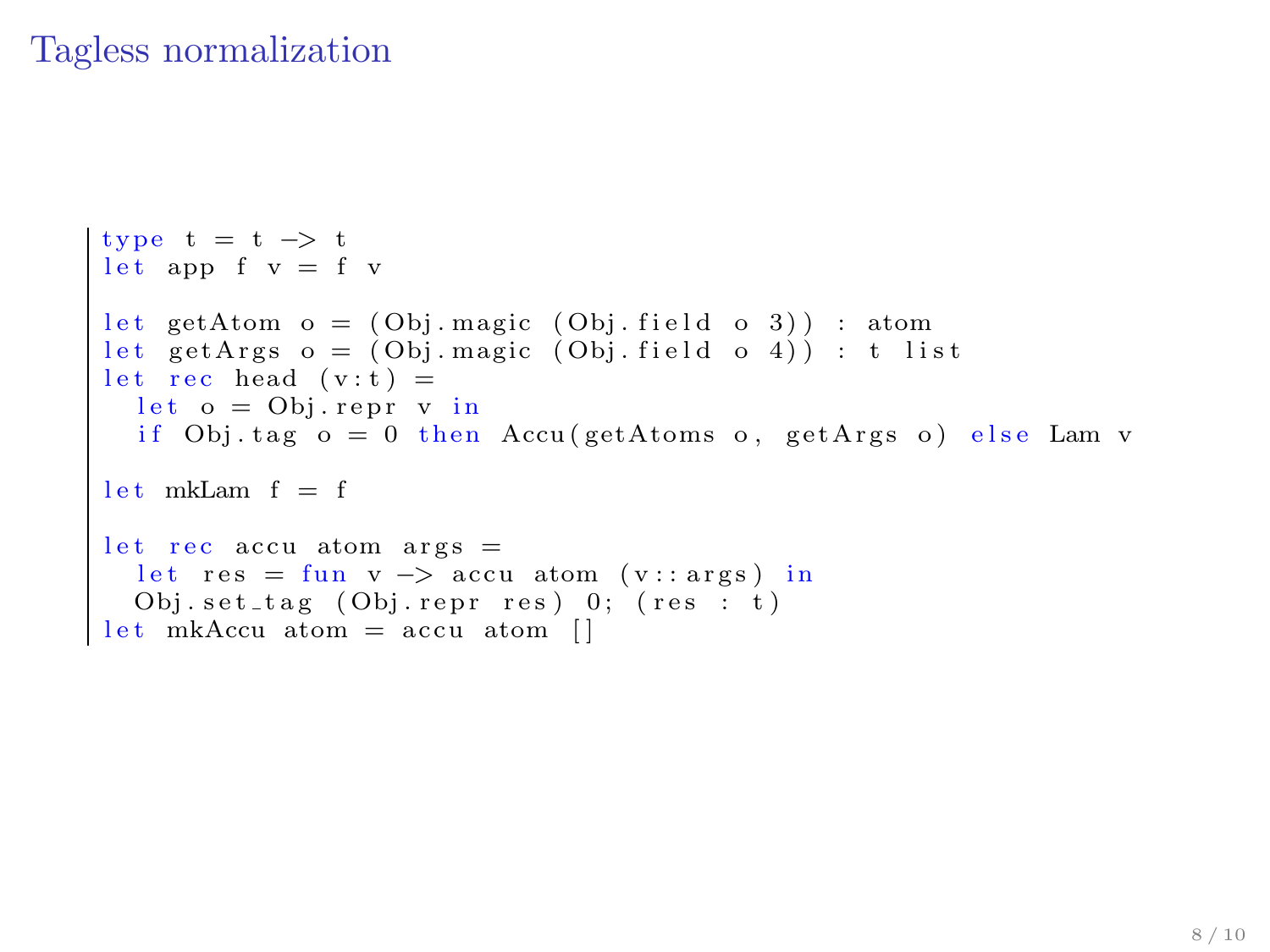# Example (tagless)

$$
\mathcal{N}_{\Lambda} t =_1 \mathcal{R}_{V} \Gamma t^{-\emptyset}
$$
  
\n
$$
\mathcal{R}_{V} v =_2 \mathcal{R} \text{ (head } v)
$$
  
\n
$$
\mathcal{R} \text{ (Lam } f) =_3 \lambda y. \mathcal{R}_{V} \text{ (f(mkAccu(Var y)))} \text{ (y fresh)}
$$
  
\n
$$
\mathcal{R} \text{ (Accu}(a, [v_n; ...; v_1])) =_4 (\mathcal{R}_{A} a)(\mathcal{R}_{V} v_1)...(\mathcal{R}_{V} v_n)
$$
  
\n
$$
\mathcal{R}_{A} \text{ (Var } x) =_5 x
$$

$$
\mathcal{N}_{\Lambda} t =_1 \mathcal{R}_{V} \tau^{*0} = \mathcal{R}_{V} f_1 =_2 \mathcal{R} \text{ (head } f_1) = \mathcal{R} \text{ (Lam } f_1)
$$
\n
$$
=_3 \lambda y. \mathcal{R}_{V} \text{ (}f_1 \text{ (mkAccu (Var } y) \text{))} = \lambda y. \mathcal{R}_{V} f_2
$$
\n
$$
(\text{=}_2 =) =_3 \lambda y. \lambda z. \mathcal{R}_{V} \text{ (}f_2 \text{ (mkAccu (Var } z) \text{))} = \lambda y. \lambda z. \mathcal{R}_{V} \text{ (fun } u \xrightarrow{\rightarrow} b)
$$
\n
$$
=_2 \lambda y. \lambda z. \mathcal{R} \text{ (head (fun } u \xrightarrow{\rightarrow} b) \text{)} = \lambda y. \lambda z. \mathcal{R} \text{ (Accu (Var } y, w::[] \text{))}
$$
\n
$$
=_4 \lambda y. \lambda z. (\mathcal{R}_{A} \text{ (Var } y) \text{ ) } (\mathcal{R}_{V} w) = \lambda y. \lambda z. (\mathcal{R}_{A} \text{ (Var } y) \text{ ) } (\mathcal{R}_{V} \text{ (fun } v \xrightarrow{\rightarrow} c))
$$
\n
$$
=_5 \lambda y. \lambda z. y \text{ (}\mathcal{R}_{V} \text{ (fun } v \xrightarrow{\rightarrow} c \text{))}
$$
\n
$$
=_2 \lambda y. \lambda z. y \text{ (}\mathcal{R} \text{ (head (fun } v \xrightarrow{\rightarrow} c \text{))}) = \mathcal{R} \text{ (Accu (Var } z, [])\text{)}
$$
\n
$$
=_4 \lambda y. \lambda z. y \text{ (}\mathcal{R}_{A} \text{ (Var } z \text{))} =_5 \lambda y. \lambda z. y z
$$